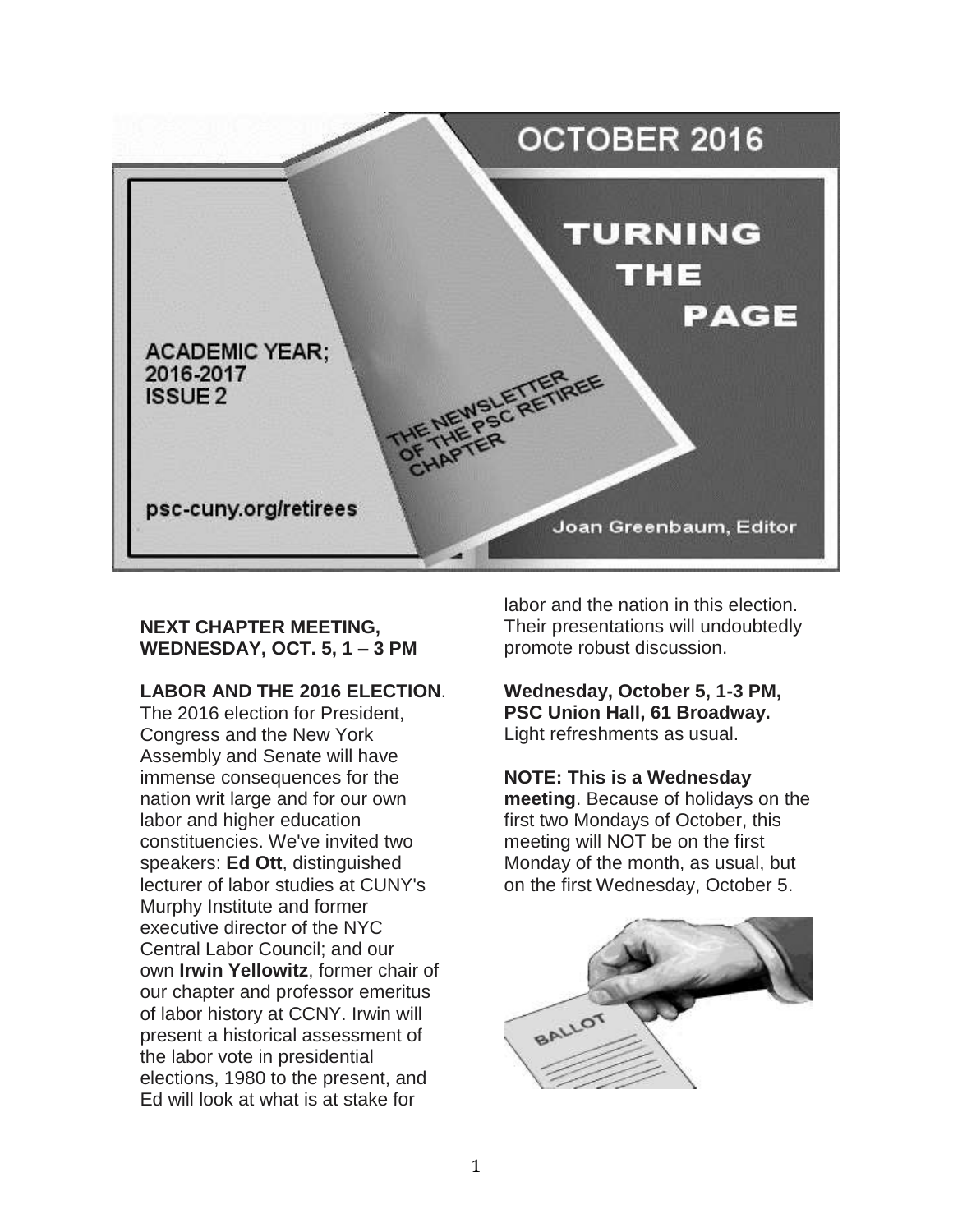#### **UPCOMING CHAPTER MEETINGS/LUNCHEON**

**Monday, November 7: Solitary Confinement/Mass Incarceration and the Need for Prison Reform**. Speakers to be announced.

**Monday, December 5: Defending Public Higher Education**.



Speakers: Mike Fabricant and Steve Brier, authors of an upcoming book from Johns Hopkins University Press, *Austerity Blues, Fighting for the Soul of Public Higher Education*. They will examine how austerity politics, disinvestment and growing privatization threaten public higher education and undercut its mission to promote opportunity for poor, working-class and minority students in a democracy.

Mike and Steve are two of our own. Mike Fabricant is the very busy PSC first vice president and a professor at Hunter College and the Graduate Center. Steve Brier is an historian who is professor of urban education at the Graduate Center.

# **Monday, January 9 Luncheon: Speakers from the Living New**

**Deal**. The Living New Deal is a national database of thousands of documents, photographs, and personal stories about public works made possible by the New Deal. Its goal is to promote and extend the legacy and policies of the New Deal.

John Jay Faculty Dining Room. Reservation forms will be sent out in December.

And if you think this is a lot to mark in your calendars (electronic or otherwise), read on.

# **IT IS OCTOBER AND IT IS ALL ABOUT ELECTIONS NOW**

**Don't sit on the sidelines! You can play an active role in this momentous election.** 

**GOTV (GET OUT THE VOTE)/ PHONE BANKING.** As we all know, Tuesday, November 8 marks one of the most important election days in recent history (and those of us of certain ages have been through more than a few nail biters). At stake is not only the presidency and control of the U.S. Congress, but the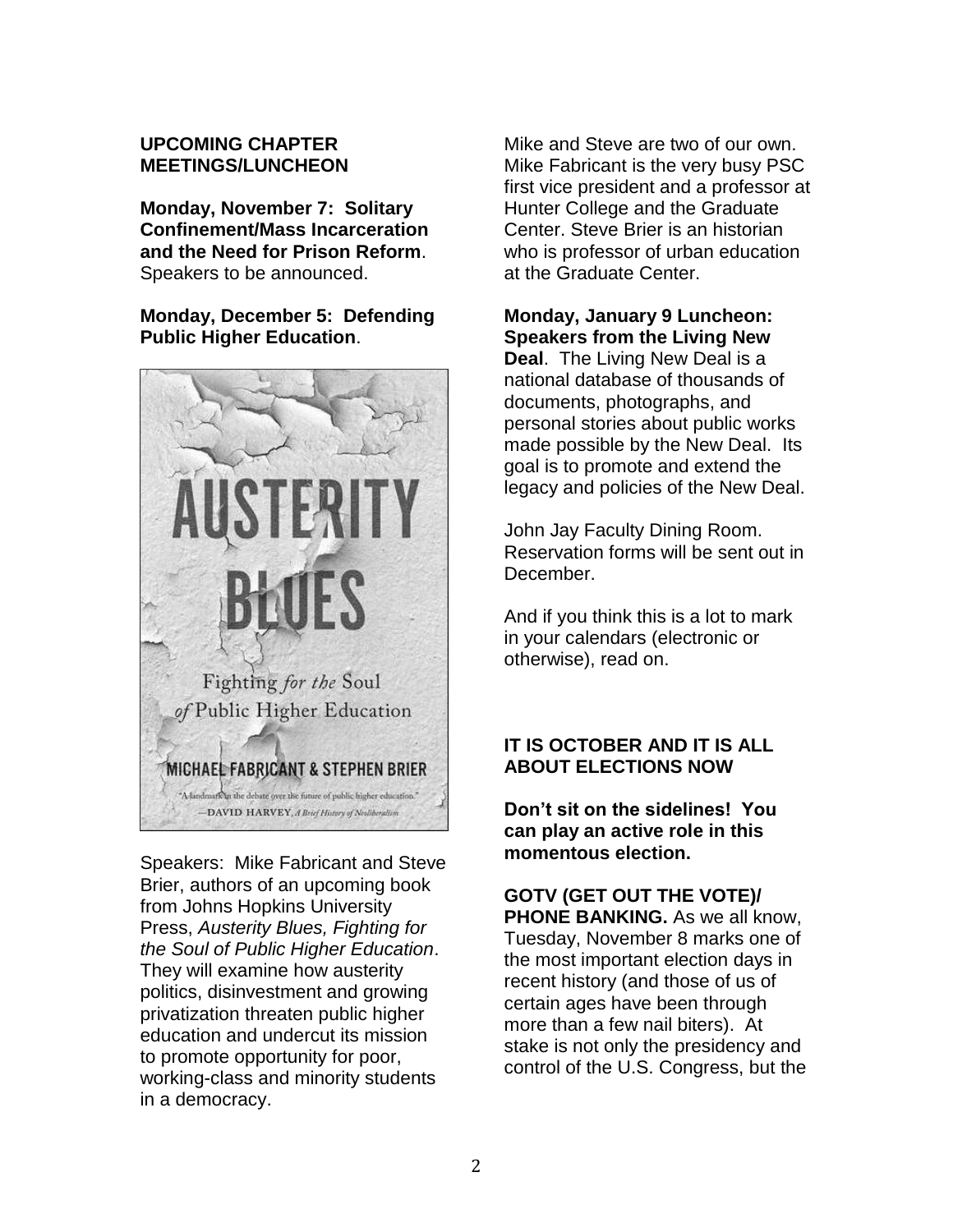New York State Assembly and Senate.

It's crucial that we elect *state candidates who will defend and expand public higher education and promote a pro-labor agenda.* A more progressive state Senate and Assembly could ensure proper funding for CUNY and our next contract, stop tuition hikes and promote taxing and spending policies that reverse growing inequality in New York State. It's also critical, of course, that we elect more progressive candidates to Congress to make college more affordable, and also to protect and *expand the social safety net programs* we all rely on, including Social Security, Medicare and public pensions.



**Sign up to phone bank for NYS Assembly and Senate candidates! Join the PSC in supporting Hillary Clinton for President and other union-endorsed candidates for national and state office!**

(You can phone bank at the PSC or from home using a new virtual phone banking system developed by our state affiliate, New York State United Teachers/NYSUT. Once you have an ID, you can use it from home with your own phone and computer. Out

of state canvassing dates may also be set up.)

To sign up, go to **[http://psc](http://psc-cuny.org/form/2016-phone-banking-and-gotv-activities)[cuny.org/form/2016-phone](http://psc-cuny.org/form/2016-phone-banking-and-gotv-activities)[banking-and-gotv-activities](http://psc-cuny.org/form/2016-phone-banking-and-gotv-activities)**. Or call the PSC at 212-354-1252 and ask for Kate Pfordresher or Tiffany Brown.

[**NOTE:** Wednesday, October 5, the date of our next chapter meeting, is one of the phone banking days. Phone banking at the PSC that day will be from  $3 - 6$  PM and/or  $6 - 9$ PM. Go to the link above to sign up.]

# **ACTIVITIES AND EVENTS THIS MONTH**

**(Yes, more to mark on your calendars.)**



#### **Baruch Area Walking Tour Friday, October 14, 11-12:30, plus lunch**

Inspired by a Retirees Chapter walk that focused on the social ecology of a neighborhood around City College last spring, Bert Hansen (emeritus, history, Baruch) is offering to lead a walk in the area of Baruch College illustrating several basic architectural styles of NYC buildings with the goal of helping people to picture the eras when the buildings were erected.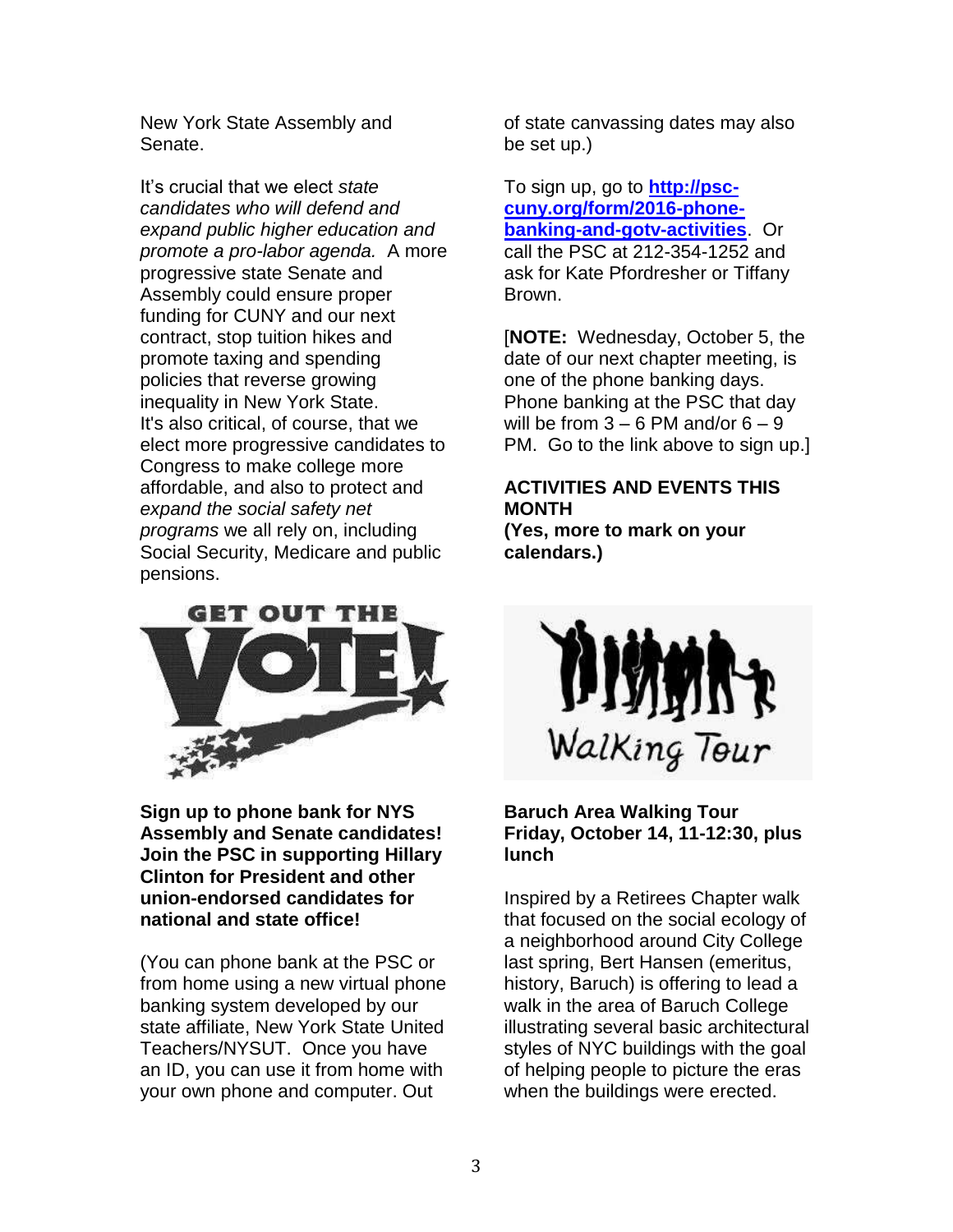Of special interest is the fact that for most of the 20th century, the neighborhood was home to major social-welfare institutions. Most of their buildings have survived, often as luxury residences in today's market. The walk will visit examples from 150 years of city history, including Neo-Classical, Beaux-Arts, Deco (post office with New Deal murals), and Modern styles. This walk is intentionally introductory, for people who want to gain a new awareness of what they can see when they explore NYC on their own. Architecture buffs are welcome, but experts might be disappointed. As is now a Retiree Chapter tradition, we will end with lunch, this time at an Indian or South Asian buffet. For more information or to sign up, contact Bert at [Bert.Hansen@baruch.cuny.edu](mailto:Bert.Hansen@baruch.cuny.edu) and put "Baruch tour" in the subject line. **Space is limited!**



**Tuesday, October 24, 2-4 PM 16th floor at the PSC**

Join this supportive community of PSC writers for helpful feedback and critique of your written work. All genres, topics and themes are welcome. Please bring 6 copies of 4 pages each of work you would like to share. This group meets once a month. For more information, email Connie Gemson at [chgemson@aol.com.](mailto:chgemson@aol.com)

## **RETIREE DUES: MAYBE YOU FORGOT**



You probably received an envelope from the PSC with an invoice for the \$71 annual union dues. Maybe it slid to the bottom of a pile of bills? Maybe it went to an old address? Retirees need to renew annually. Since we are no longer on payroll, there are no deductions! Your NYSUT benefits and our PSC programs depend on you sending in your dues.

If you didn't receive it, or if you can't find it, please call the **PSC Membership department** and ask for it. Perhaps you also need to update your mailing address now that we are sending this 'Turning the Page' as a paper copy, as well as by email (and maybe you need to update that too). Call 212-354-1252.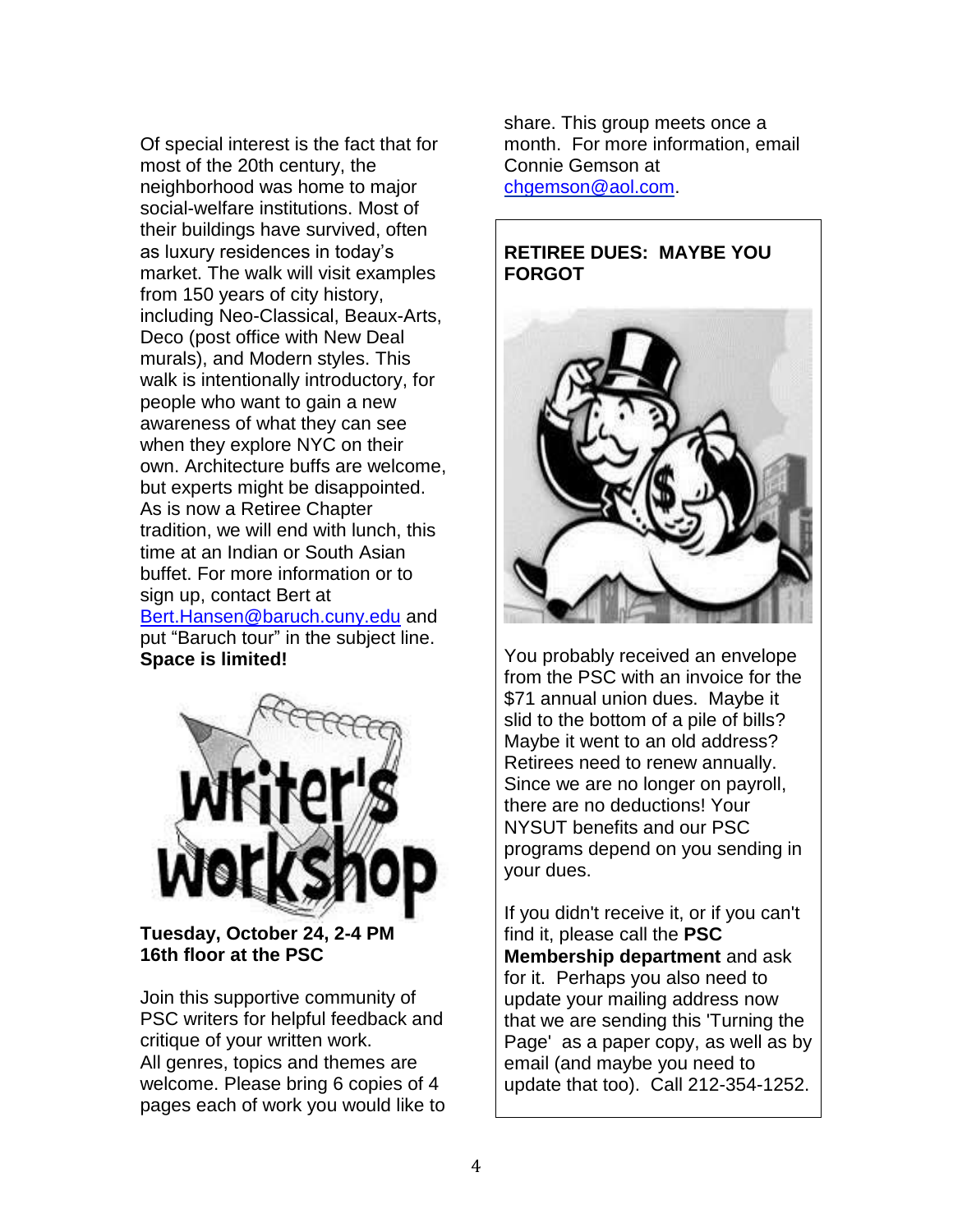## **AND THE ROUND UP**

#### **RECAP: SEPTEMBER CHAPTER MEETING ON 'STATE OF THE UNIONS'**

Over eighty people came to the September 12th Retirees Chapter monthly meeting, but if you missed it or want a recap of what happened, read on.

The chapter opened this year's program with a **New Retirees Luncheon**, from 12-1 PM, welcoming new members who signed up to join us. After eating and schmoozing, we did a round of introductions, getting to know each other, and in some cases, renewing friendships (one of the benefits of membership).

The regular chapter meeting began at 1 PM with **President Barbara Bowen's** discussion on the State of the Union. With the contract ratified, the focus now is on contract implementation, especially payment of back salary and raises. Disappointment and dissatisfaction with the unpreparedness of CUNY management and government agencies have generated intense efforts to get faculty and staff their hard-won raises and back pay.

As Barbara reported, the union is also deeply engaged in developing its own agenda for the short and long term. The PSC Executive Council is developing its strategy and plans for moving forward to increase funding for CUNY and to prepare for the quickly upcoming *new* contract

negotiations. There is momentum among members from the recent contract campaign. A key component will be the promotion of tax reform to generate revenue *to support public higher education as a right of all New Yorkers.* The leadership and members are excited and ready for action, pleased with victories, but not at all satisfied.

As is customary at our meetings, all attendees then introduced themselves. It was an impressive turnout, with some spontaneous cheers from different campuses.



*"NYC is still a 'union town,' but there is no room for complacency"*

Our invited speaker, **Ruth Milkman**, distinguished professor of Sociology at the Graduate Center and the Murphy Institute, spoke about her work on "The State of the Unions," a research project of NYC organized labor, co-authored with Associate Professor Stephanie Luce. It contains excellent data on the density (percent of workers in unions) and composition of union membership in NYC. NYC has done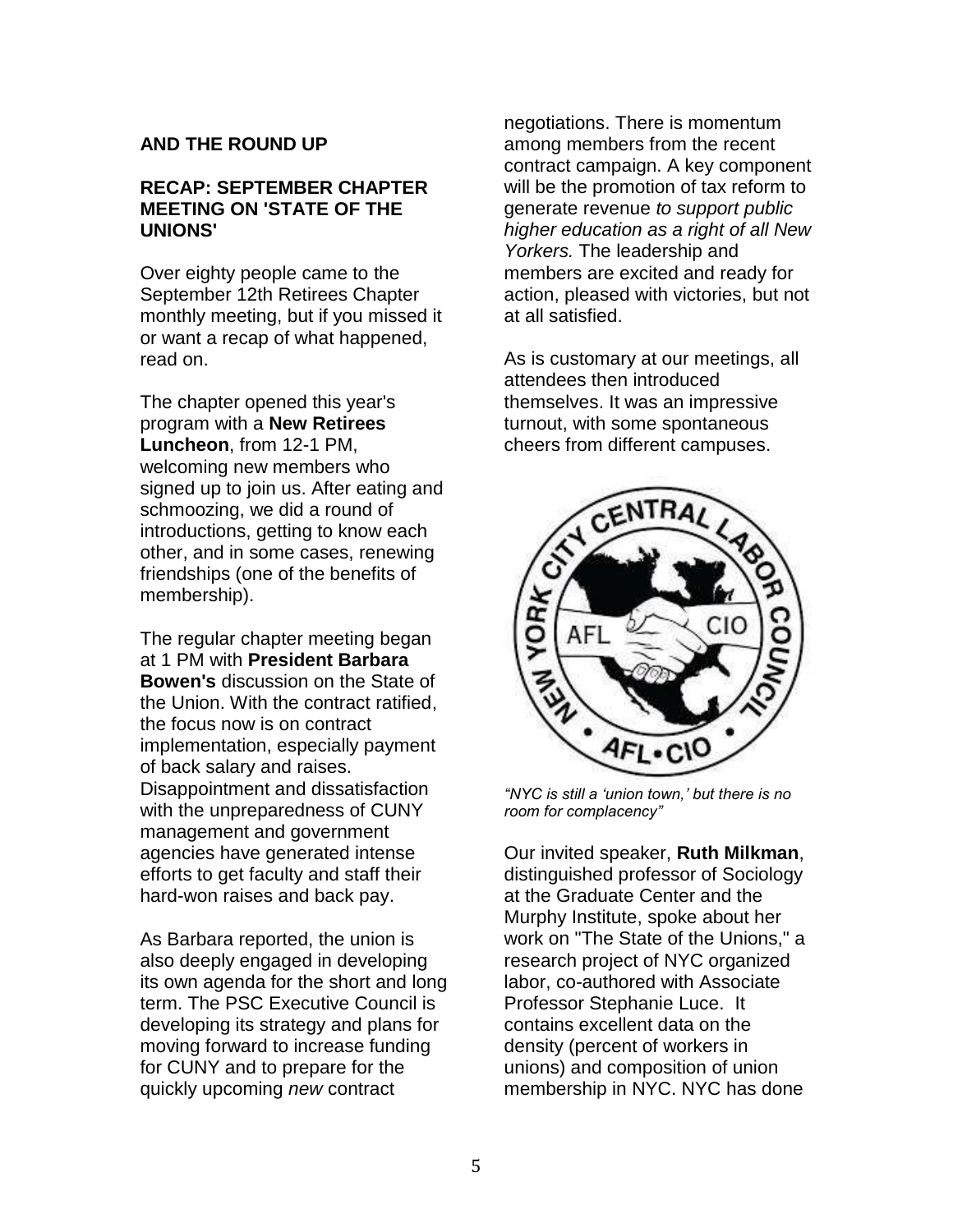relatively well in recent years, better than the national average. NYC is still a "union town," but there is no room for complacency in the face of many challenges, such as increases in freelance work and the lower level of union members in the private sector. A lively discussion period followed, including the rise of community centers and associations among immigrant workers as well as the New York State-wide fight for 15 (\$15/hour).

Ruth is a great resource for the PSC and New York unions, and we have been lucky to have her speak with us before.

#### We also heard from **Kate Pfordresher**, PSC director of policy and research, engaging us to sign up to make State and Federal elections calls (see THIS IS OCTOBER).

And we had our last comic update from the inestimable—now about to retire—Executive Director of the Welfare Fund, **Larry Morgan.** (Did you hear the one about..? You had to have been there.) Larry spoke to us about the essentials of how contract funds are being put into the Welfare Fund, and told us that, dare he say, "something about teeth" just might happen. As Bill Friedheim announced, after a national search, Larry Morgan is pleased to leave the Fund in the experienced and wellknown hands of **Donna Costa**, the current associate director.

> -John Hyland, Retirees VP, LaGuardia CC

#### **SOLIDARITY WITH LIU FACULTY**



On Friday, August 30, the administration at Long Island University in downtown Brooklyn made a stunning move, unprecedented in the history of U.S. higher education: It locked out its entire faculty. Adding insult to injury, it removed health coverage for faculty and their families and hired scabs, many untrained and/or uncertified in the disciplines they were called upon to teach and many drawn from management.

Within a week, the administration did a full retreat when faced with a solidarity movement that included academics from across the country, the PSC, the AFT, NYSUT, the AAUP, NYC labor and, maybe most important, LIU students and alumni.

Several dozen PSC members, **including retirees**, joined a solidarity rally and picket line at LIU on Wednesday, September 7 that attracted over 500 participants. The next day, hundreds of LIU students walked out from classes.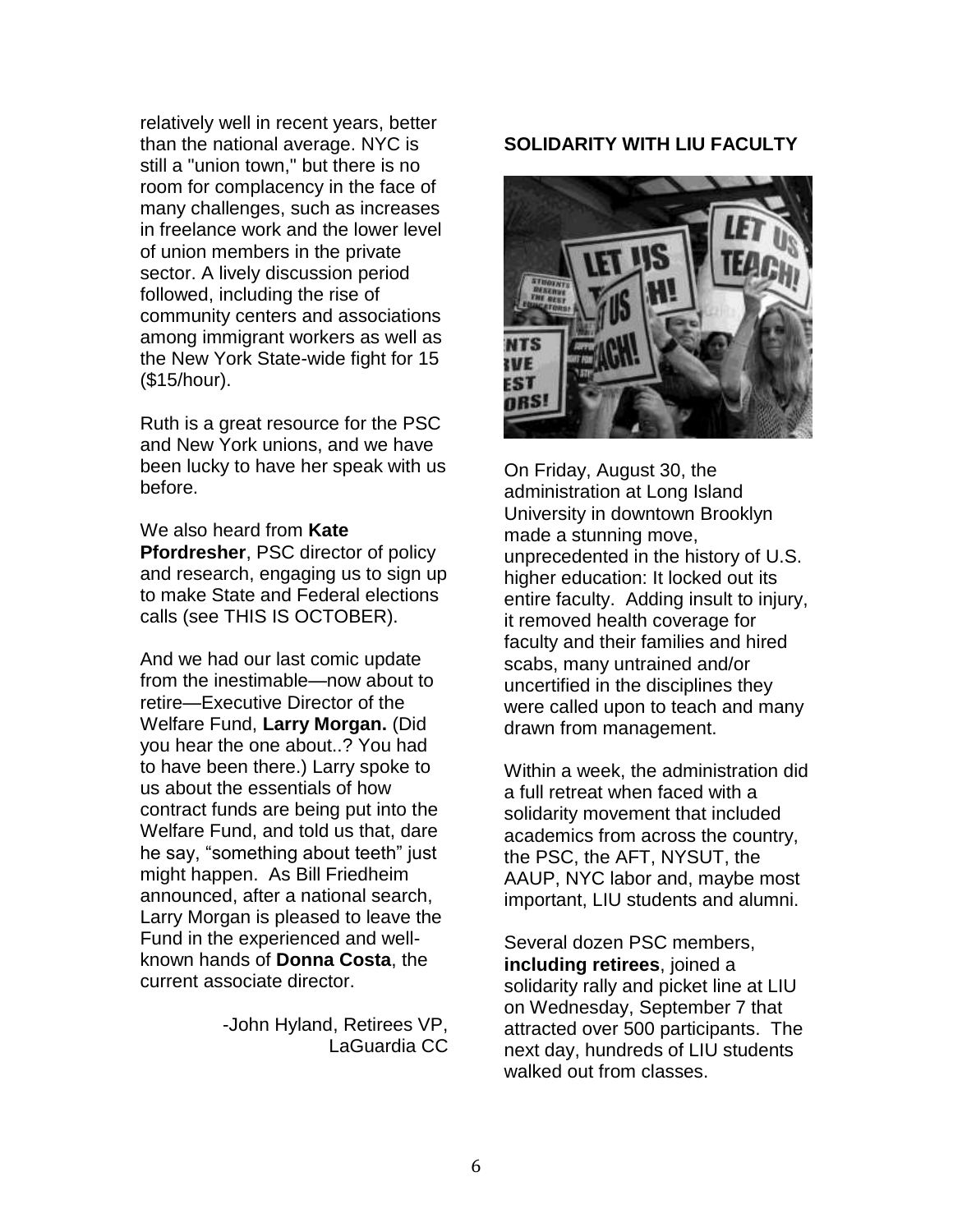A week later, management ended the lockout, extended the expired collective bargaining agreement with the LIU union to May 31, 2017, and agreed to the union's condition to engage a professional mediator to facilitate a new, fair contract. The LIU administration will also make the faculty whole for health care costs incurred during the lockout. The LIU union, however, continues to pursue a vigorous unfair labor practice suit.

There are important lessons about academic labor/student/community solidarity in this whole sordid affair, but *a luta continua.* Stay tuned! -Bill Friedheim, Retirees Chapter Chair, BMCC



I first saw Brooklyn College when I was seventeen and enrolled as a student. The tuition fee was \$0, and college requirements made up about half the credits of the baccalaureate degree. I majored in Classics, took 12 credits in Education, and had no idea that seven years later I would begin a 42-year career at Brooklyn College. My work included being program head in Elementary Education (later renamed Childhood Education), and for ten years I was PSC chapter chair.

Being an old professor can bring the freedom to leave a job when it is no

longer "fun." The National Council for Accreditation of Teacher Education (NCATE) is a bureaucratic organization that provides the language of what must be taught in programs that seek accreditation. And no program can long exist without accreditation. Reports to NCATE follow a formula, as do the assessment rubrics on which they insist. The very specific language of these rubrics is the standard for evaluating students, the programs, and the professors who teach in them. It was the requirement of a 1,500 page report to NCATE that impelled me to resign as program head in Childhood Education.

I had already shepherded the program through New York State requirements, which had accepted it without exception. When NCATE sent a team to evaluate programs at Brooklyn College, everyone was on best behavior (except me). The man who evaluated my course in Student Teaching was a high school guidance counselor from an all-white school in rural Nebraska. He was warm and cordial, and his evaluation was positive but he had no idea what he was seeing. Many NCATE evaluators have little or no experience in urban public higher education. Many have little experience in diverse public schools such as The Brooklyn New School, and know little of what once were called "alternative" schools. My students were placed in a very unusual school in the Carroll Gardens section of Brooklyn. In that school, textbooks are not used, everyone calls everyone else by her/his first name, children work in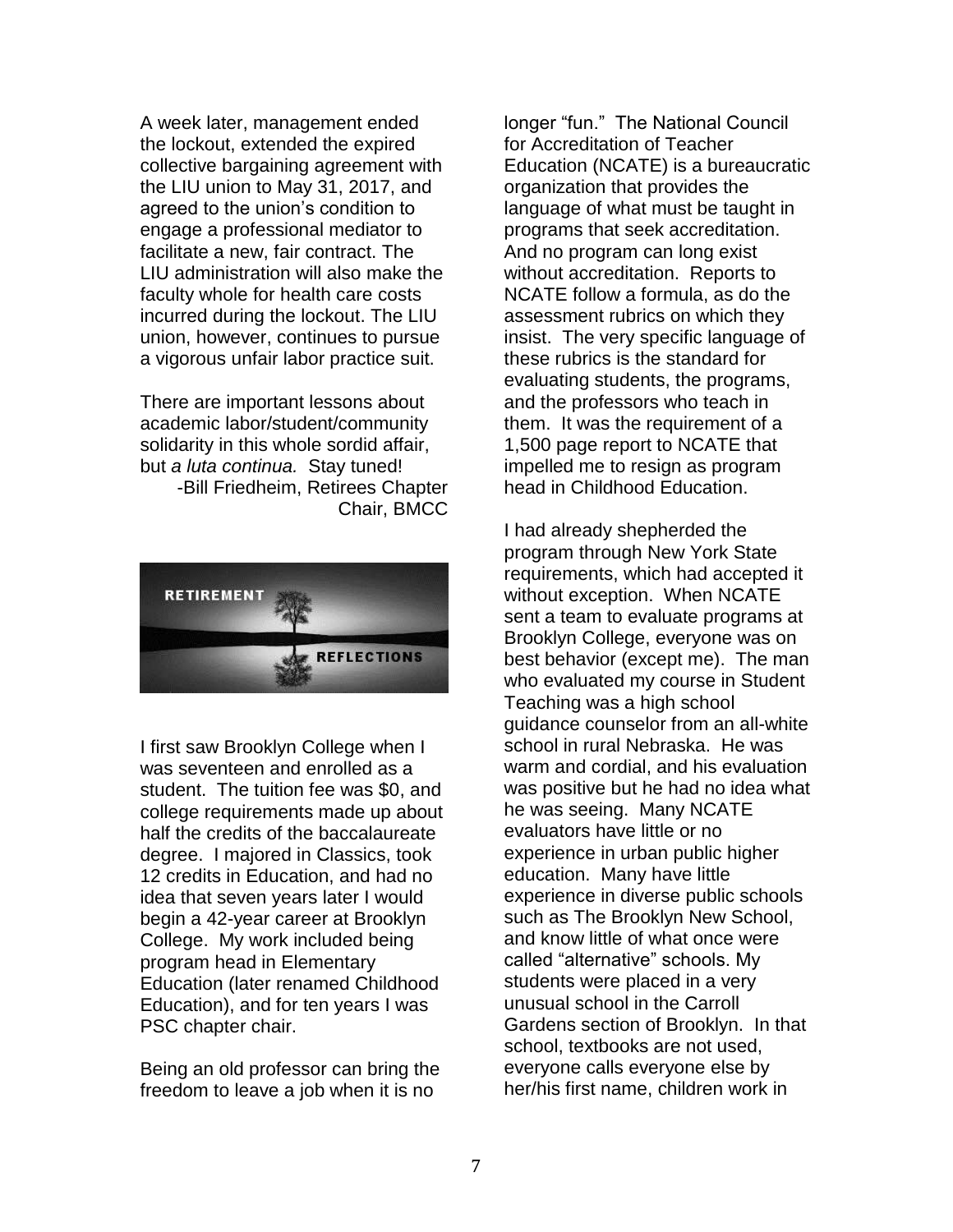groups, and literacy is taught through literature, writing, and editing. Every child uses a computer, and teachers create the curriculum, serve on personnel committees, and work closely with parents. He was shocked.

But this episode seems to me emblematic of a more wide-spread response to education. For reasons that remain unclear to me, many people think that having been to school suffices to make them experts in defining education. They do not know that Education is a complex hybrid consisting of the intellectual content and some of the language of academic disciplines, plus the personal components of what it means to be human.

Schools are in serious trouble, as is teacher education. The problems are reflective of much that is wrong in our society as a whole. We tend to blame victims. Our society often permits and encourages attacks on labor and on unions. It is imperative that teachers enjoy the benefits of unionism and withstand assaults that seem to be increasing. As education becomes more corporate in our society, the voices of dissent need to be ever present and heard.

I loved my career at Brooklyn College. Colleagues were outstanding, and some have become lifelong friends. As a daughter of immigrants, I was able to have a fine education, and to work with the children of immigrants who followed them. I felt I was able to return to the community some of the gifts that had been bestowed on me.

I now spend my time traveling, lecturing, being with grandchildren, and continuing to work for the common good. My great regret is not being in NY enough of the year to contribute to the PSC chapter of my brother and sister retirees.

> -Tibbi Duboys Professor Emerita/School of **Education** Brooklyn College



#### **Teaching Memoirs**

Brijraj Singh (emeritus in English, Hostos) has just published his teaching memoirs with Zorba Books, Gurgaon, India. Based on forty years of teaching at the college and university level, twenty in India and twenty at Hostos Community College, *Professing English on Two Continents* describes the growth of a teacher's mind and the relevance of teaching lives. His writes about how his varied experiences of teaching English in different cultural situations and to different students not only helped him to shape different pedagogical methodologies, but also contributed to the evolution of a vision and set of values with which to go through life, and how they, in turn,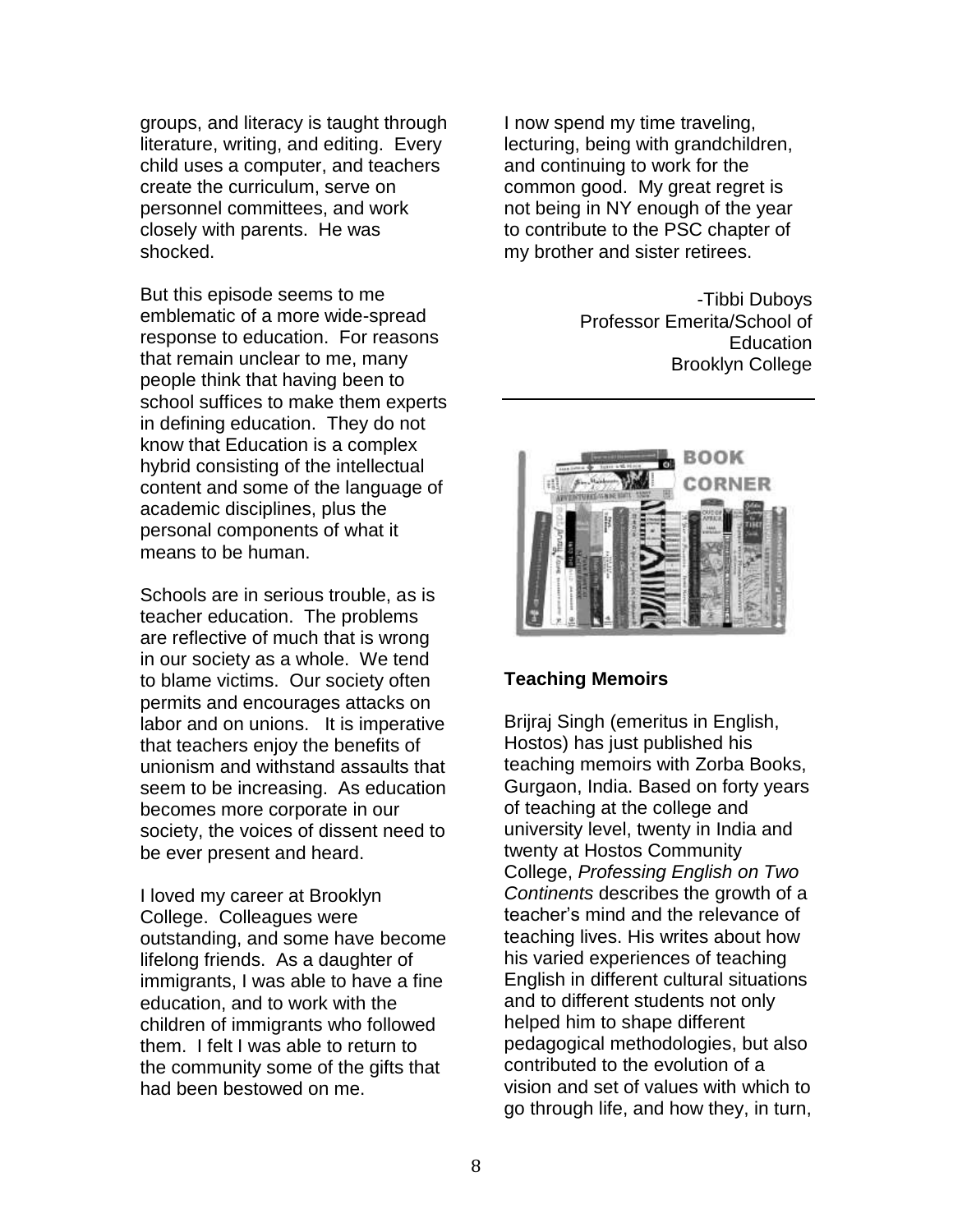fed into his teaching. Thus the book is about what the author learned about teaching and about life from teaching English. It reaffirms the values for living implicit in the act of teaching, and offers a justification for the pursuit of this profession.

Currently the book is available as a Kindle download for \$4.99 from Amazon. The publishers hope to make it available as a print copy from the same source by the end of October.

#### **LARRY MORGAN, PSC-CUNY WELFARE FUND EXECUTIVE DIRECTOR, RETIRES**

## **Donna Costa Chosen as Successor**



After 12 years of successful leadership of the PSC-CUNY Welfare Fund, Executive Director Larry Morgan retired from this post on September 30, 2016. He will be succeeded by Donna Costa, who has served with him for the past five years as associate director of the Fund.

During his tenure, Larry has helped move the Fund from large and increasing annual deficits to a position of reliable financial stability. Also during this time he has helped the officers and board of the Fund select new pharmaceutical and dental benefits managers, a major undertaking, and with Donna Costa monitor these accounts so that Fund beneficiaries get the medications and services promised to them. He and she also played important administrative roles in helping secure improved health benefits for adjunct CUNY employees.

Retirees are particularly beholden to Larry for having promptly taken advantage of millions of dollars annually provided to retirees and their spouses by the 2010 Affordable Care Act. These financial gains helped move the overall budget of the Fund from red to black, while at the same time entirely removing the cap on drug spending for retirees and their spouses, included among them all of our Retiree Chapter members.

We will miss Larry. We wish him well in retirement and heartily welcome Donna to her new post. We look forward to working with her.

David Kotelchuck Former WF Retiree Trustee

# **EDITOR'S NOTE**

Yes, as retirees we continue to crank out events, meetings, essays, walking tours and enough activities to keep some of our aging bodies